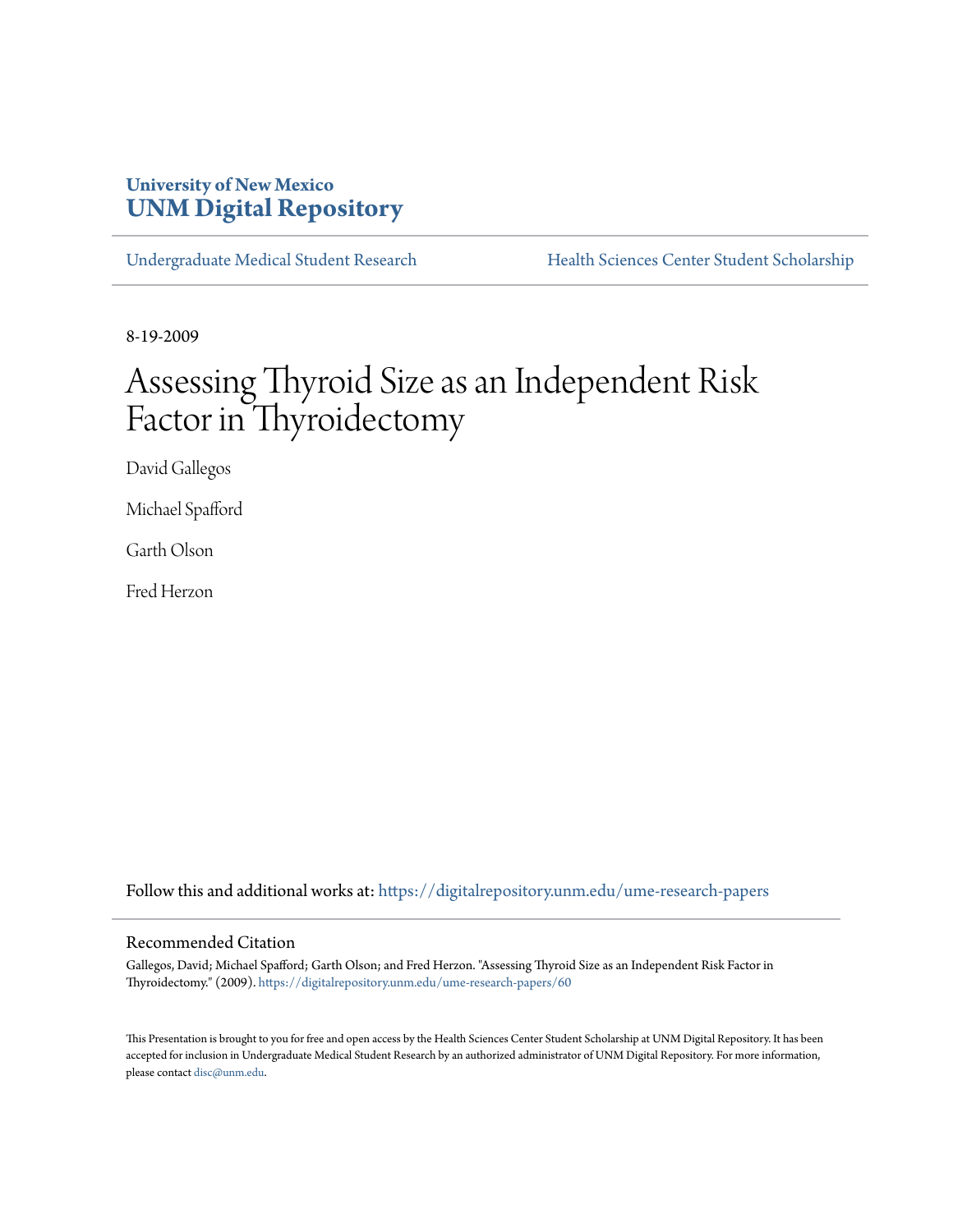#### **Assessing Thyroid Size as an Independent Risk Factor in Thyroidectomy**

#### Abstract:

**Background:** Rates of complications of thyroidectomy, mainly hypocalcemia and recurrent laryngeal nerve injury, can be higher in certain patient groups. There are several risk factors for complications published in the literature, among them are malignancy, bilateral resection, younger age, and Grave's disease.<sup>4,5</sup> To our knowledge, there is not a study that examines the role of thyroid size as an independent risk factor in total thyroidectomy.

**Methods:** A case-control study carried out at a tertiary, academic medical center involving patients who underwent total thyroidectomy between August, 2001 and March 2005. Pathology reports were reviewed for gland weight, size and histology, and anesthesiology reports were reviewed for estimated blood loss (EBL), American Society of Anesthesiologist score (ASA) classification and duration of surgery. Hard copies of charts were reviewed for calcium replacement as well as for length of hospital stay. **Results:** Thyroid size had a positive correlation of 0.34 ( $N = 49$ ) ( $P = 0.02$ ) with length of surgery and  $0.32$  correlation ( $P = 0.04$ ) between increasing thyroid size and increased hospital stay. Thyroid weight ( $N = 50$ ) had a positive correlation of 0.47 ( $P < 0.001$ ) with estimated blood loss as did thyroid volume  $(N = 51)$  with a similar correlation of 0.49  $(P<0.001)$ . The correlation with calcium nadirs was found to be  $-0.27$  (P= 0.05). Hypocalcemia symptoms occurred in 13.4% of patients  $(N=7)$ , all of which were female, otherwise age, BMI and thyroid weight and dimensions were statistically insignificant.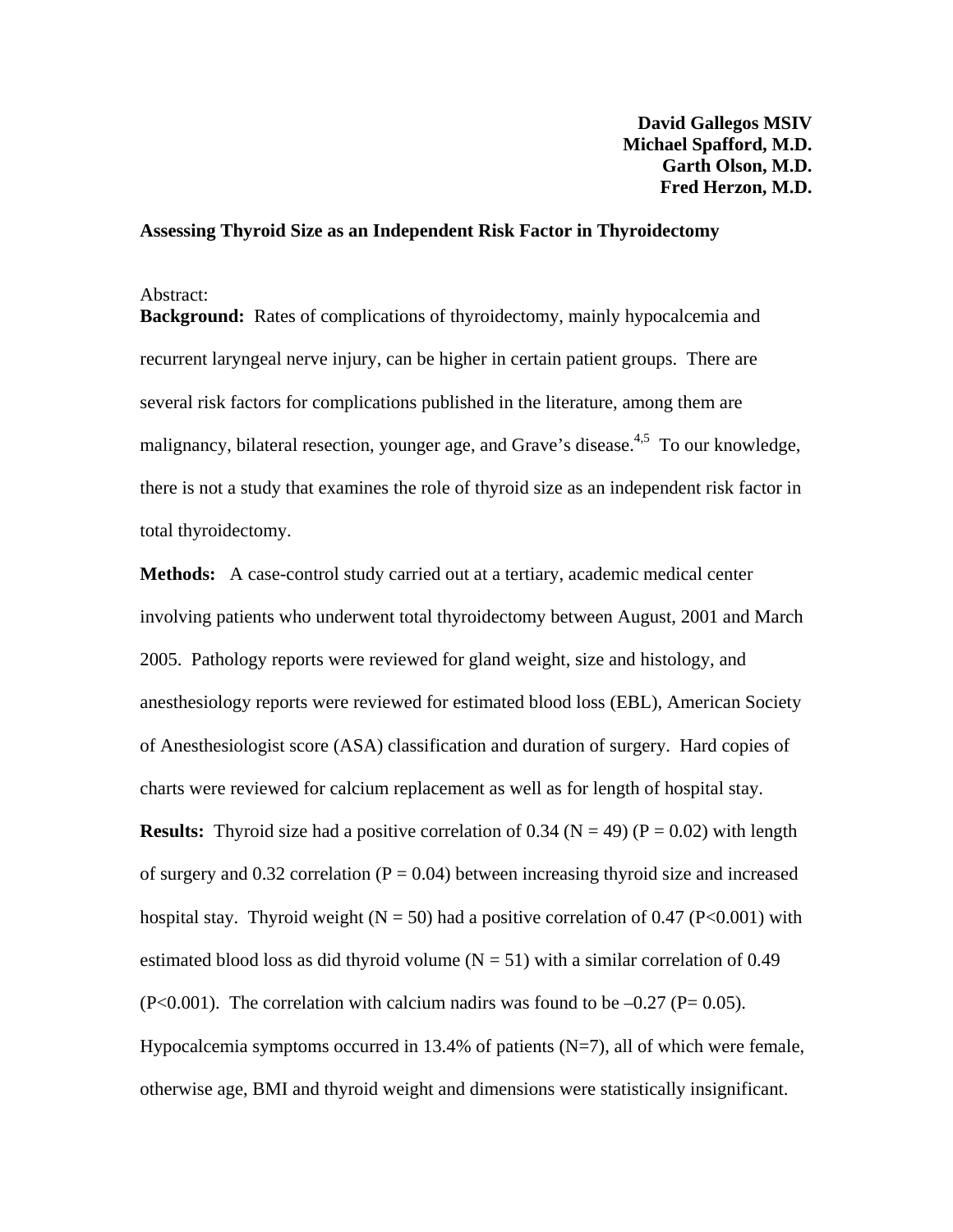Drain output is positively correlated as well with thyroid weight and dimension, 0.39 for weight (P=0.008) and 0.40 for dimension (P=0.006). Overall, 40 % of patients (N=21) had ionized calcium values below 1.0 mmol/L. Recurrent laryngeal nerve injury (N=2) occurred in 3.9%.

**Conclusion:** Increased thyroid size does appear to portend and increase in peri-operative complications including increased blood loss, lower hypocalcemia nadirs and overall number of complications. There is also a positive correlation with time spent in surgery, and days spent in the hospital.

**Introduction:** Major complications arising during thyroidectomy occur in fewer than 5% of cases (4). The most common complications are hypocalcemia and damage of the recurrent laryngeal nerve. Numerous develops over the years have helped to reduce the frequency of these complications which usually arise secondary to mechanical trauma to the glandular structures of the parathyroids or to the nerve itself during resection of the thyroid. In the case of the parathyroid glands, devascularization as well as inadvertent excision are potential, if not primary, causes. Several factors are considered to portend an increase in the rate of occurrence of complications, as is explored later in the article. The primary pre-operative factor that we examine is the actual mass of the thyroid gland and how it affects the patient peri- and post-operatively. Analysis of hypocalcemia nadir, length of hospital stay, length of surgery, the requirement for intravenous or oral calcium replacement, and the need for drains, in relation to the mass of the thyroid are examined in terms of having either a positive or negative correlation with gland size.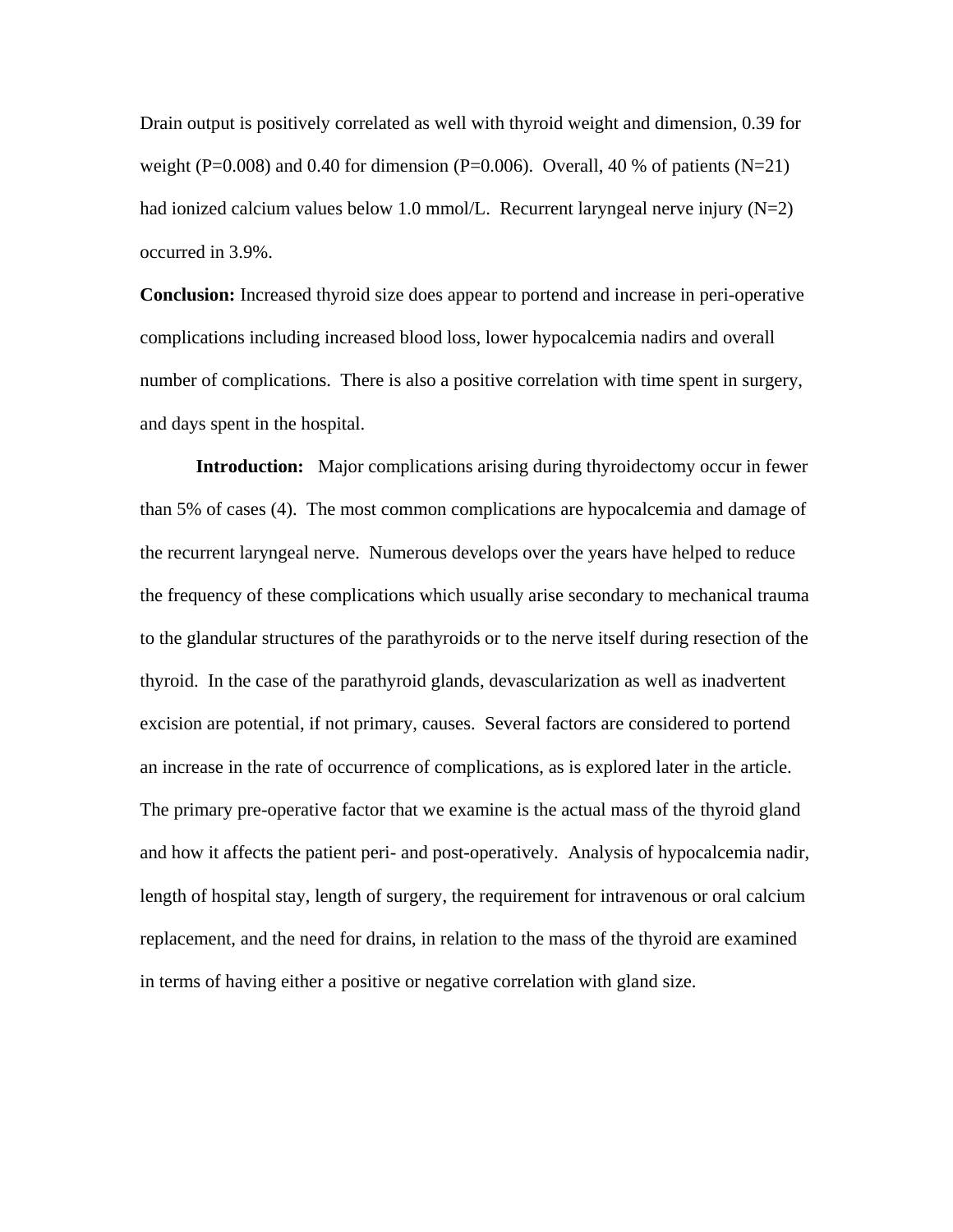**Patients and Methods:** To determine the weight of the thyroid as an independent risk factor we performed a retrospective chart review of our patients who underwent total thyroidectomy. Between August, 2001 and March, 2005 the charts of 54 consecutive patients were reviewed, however, for two of the patients thyroid gland weight was not available thus a data set of 52 patients was used.

 Background data was gathered on age, sex, and body mass index (BMI). Surgical reports were reviewed for the usage and type of drains, and occurrence of complication. Anesthesiology reports were reviewed for estimated blood loss, ASA score, and length of surgery. Nearly all patients received fine needle aspiration and ultrasound of the neck prior to surgery.

Patients' inpatient and clinic charts which included all medications administered during hospitalization were reviewed to ascertain whether calcium supplementation was implemented, as well as to determine if a patient demonstrated symptoms of hypocalcemia (parasthesias, or muscle spasms, including positive Chvostek's sign). The computerized hospital record, Citrix Powerchart, was used to determine ionized calcium nadir, and length of hospital stay. Finally, review of pathology reports yielded histological diagnosis and gland weight.

 All but four of the cases were carried out by experienced Head and Neck surgeons. The remaining four cases were performed by experienced General surgeons. There was no statistical significance found between the Head and Neck surgeons' patients ( $N=46$ ) versus General surgeons' patients ( $N=4$ ) other than the mean and median gland weight being larger in the case of the former, 76 versus 18gm for mean, and 34 and 10gm for median, respectively (P=0.04) **see table 1.**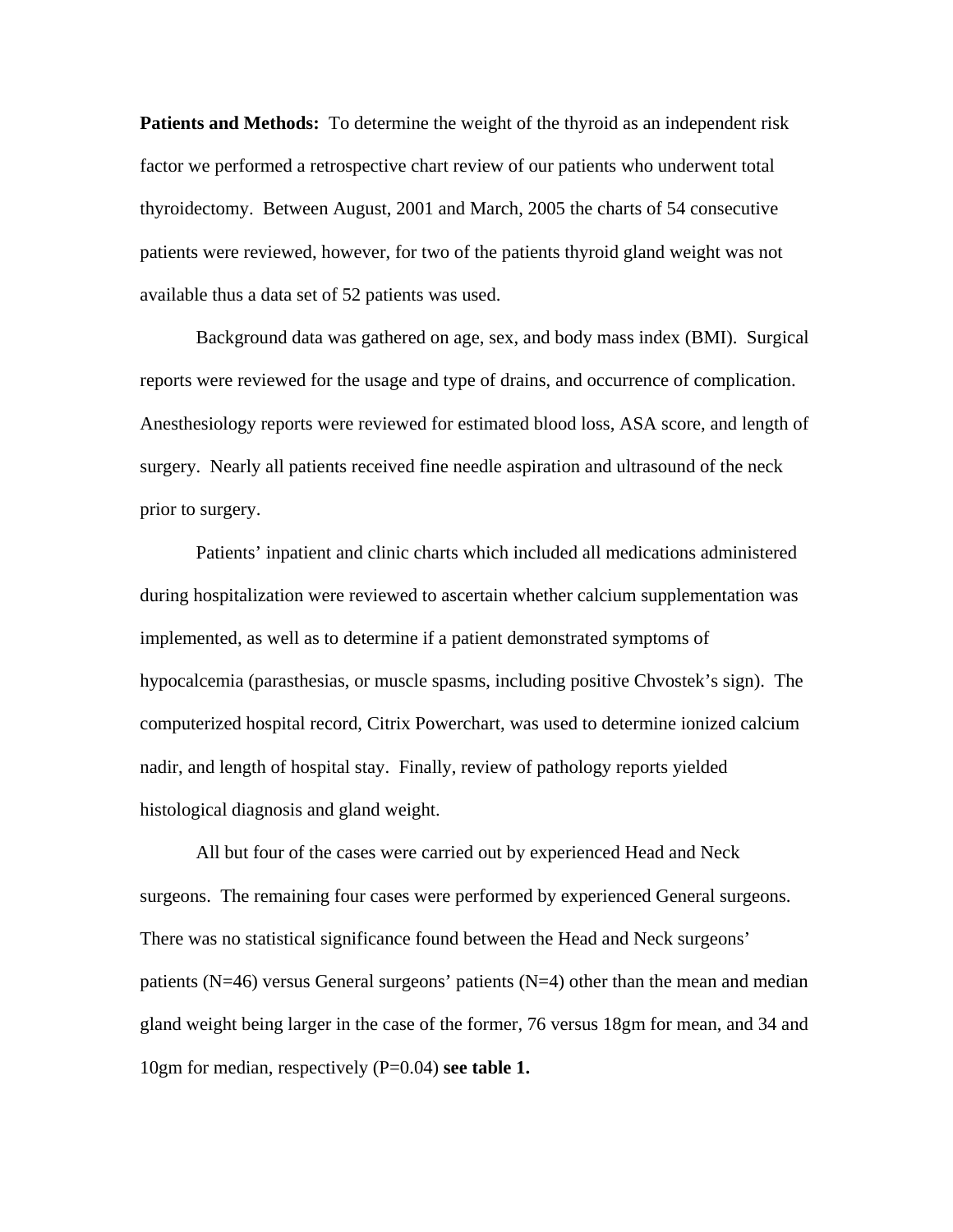Statistical analysis was carried out by Betty Skipper using SAS Version 9.1 software (SAS Institute, Inc., Cary, NC.). For comparing the association between two categorical variables Fisher's exact test was used. For comparing a categorical variable with a continuous variable the Wilcoxon Rank Sum test was used. The Wilcoxon Rank Sum test was used instead of the t-test because the variables are not normally distributed. For comparing two continuous variables the Spearman correlation coefficient was used instead of the Pearson correlation because, once again, the variables are not normally distributed with regards to thyroid gland weight.

#### **Results:**

No fatalities were reported in our study group. Overall, there were two documented RLN transections, three hematomas, seven post-operative voice complaints, two tracheotomies, and one documented parathyroid devascularization with subsequent autotransplantation to SCM. Thyroid weight was greater in those with all cause complications by a factor of 2.85 (N=7)(P=0.04) The following are more specific explanations of particular complications or post-operative changes.

#### **Calcium: biochemical markers and symptoms**

The gland weight of 52 patients was compared to post-operative ionized calcium levels from the inpatient period following surgery. The correlation was found to be –0.27 (P= 0.05) which represents a slight negative relationship meaning that as thyroid weight increases the hypocalcemia nadir decreases. Interestingly, both age and BMI had positive correlations, although neither reached statistical significance, with ionized calcium nadir, meaning that as patients' age advanced and their BMI increased their degree of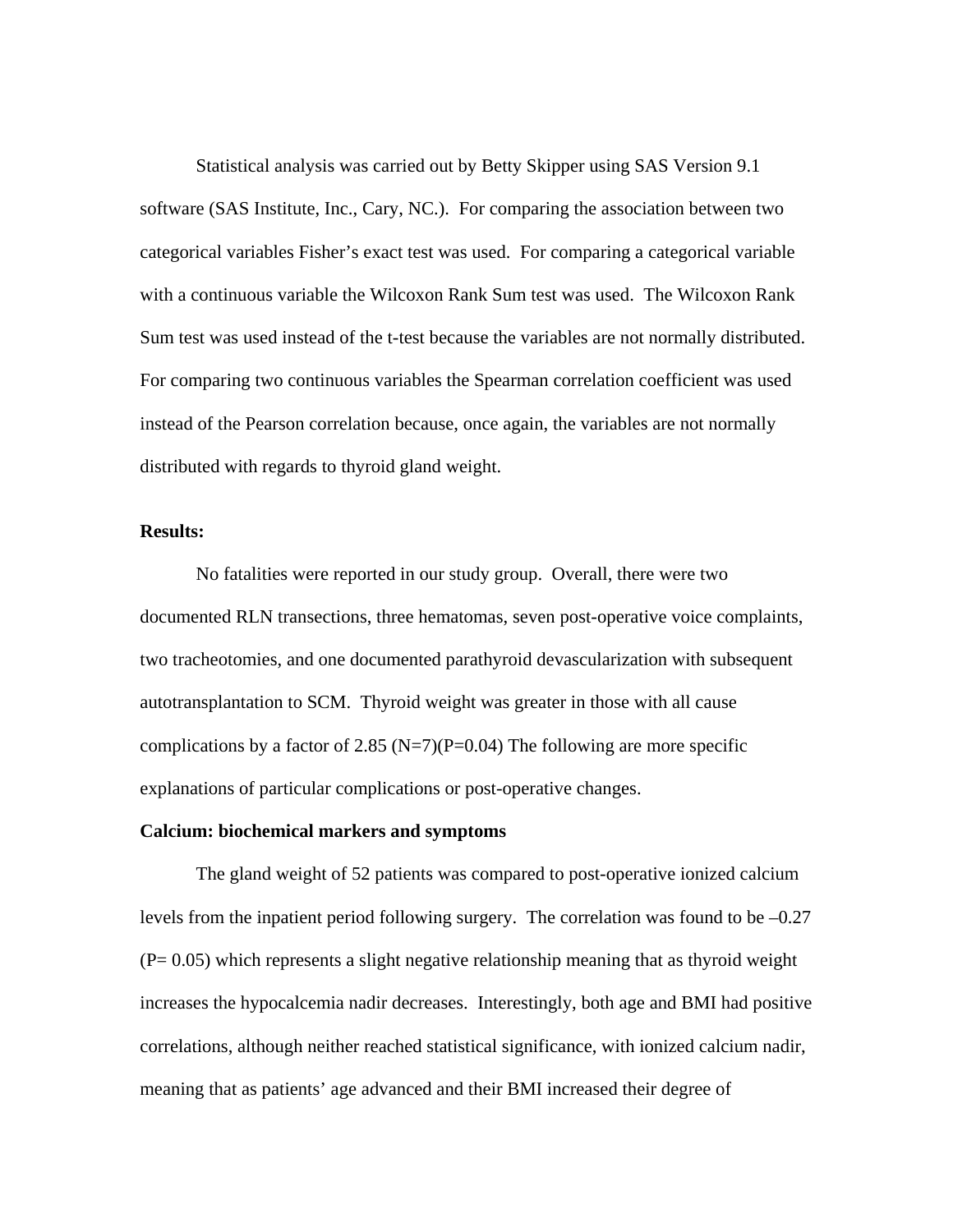hypocalcemia was somehow mitigated. Additionally, we observed whether thyroid weight had any relationship to the need for calcium replacement. It appears as though in the group that required calcium the mean size of thyroid was much larger than in the group that did not, 114 grams (gm) ( $N = 19$ ,  $SD = 157$ ,  $P = 0.12$ ) as compared to 44 gm  $(N = 32, SD = 49, P = 0.12)$ , respectively. Additionally, those requiring intravenous (IV) calcium (which was often combined with oral calcium replacement) versus solely oral calcium replacement tended to have a corresponding four-fold increase in thyroid size, 168 gm (N = 11, SD = 188, P = 0.08) as compared to 40 gm (N = 8, SD = 43, P = 0.08). Similarly, the median gland weight in the IV group was increased approximately fourfold over the oral group, 121 gm versus 29 gm ( $P = 0.08$ ). In a similar comparison, patients exhibiting hypocalcemic symptoms (perioral, hand or feet

numbness/parasthesias) were found to have a mean gland weight of 102 grams (N=7)(P = 0.18) as compared to those without symptoms whose mean gland weight was 66 grams  $(N=43)(P = 0.18)$ . Interestingly, every patient that exhibited symptomatic hypocalcemia was female, which is in keeping with other studies that note an increased sex related risk factor for this complication. In Prim et al this is illustrated and surmised to have some correlation with perhaps a lower basal calcium level in females resulting in symptoms with smaller perturbations in calcium levels.<sup>10</sup> The median gland weight for these two groups was 31 grams for those without symptoms and 94 grams for those who were symptomatic ( $P = 0.18$ ). At six months there were no remaining patients with complaints of hypocalcemia. Thus, it appears as though all increased morbidity of the larger thyroid group is relatively transient in terms of hypocalcemia.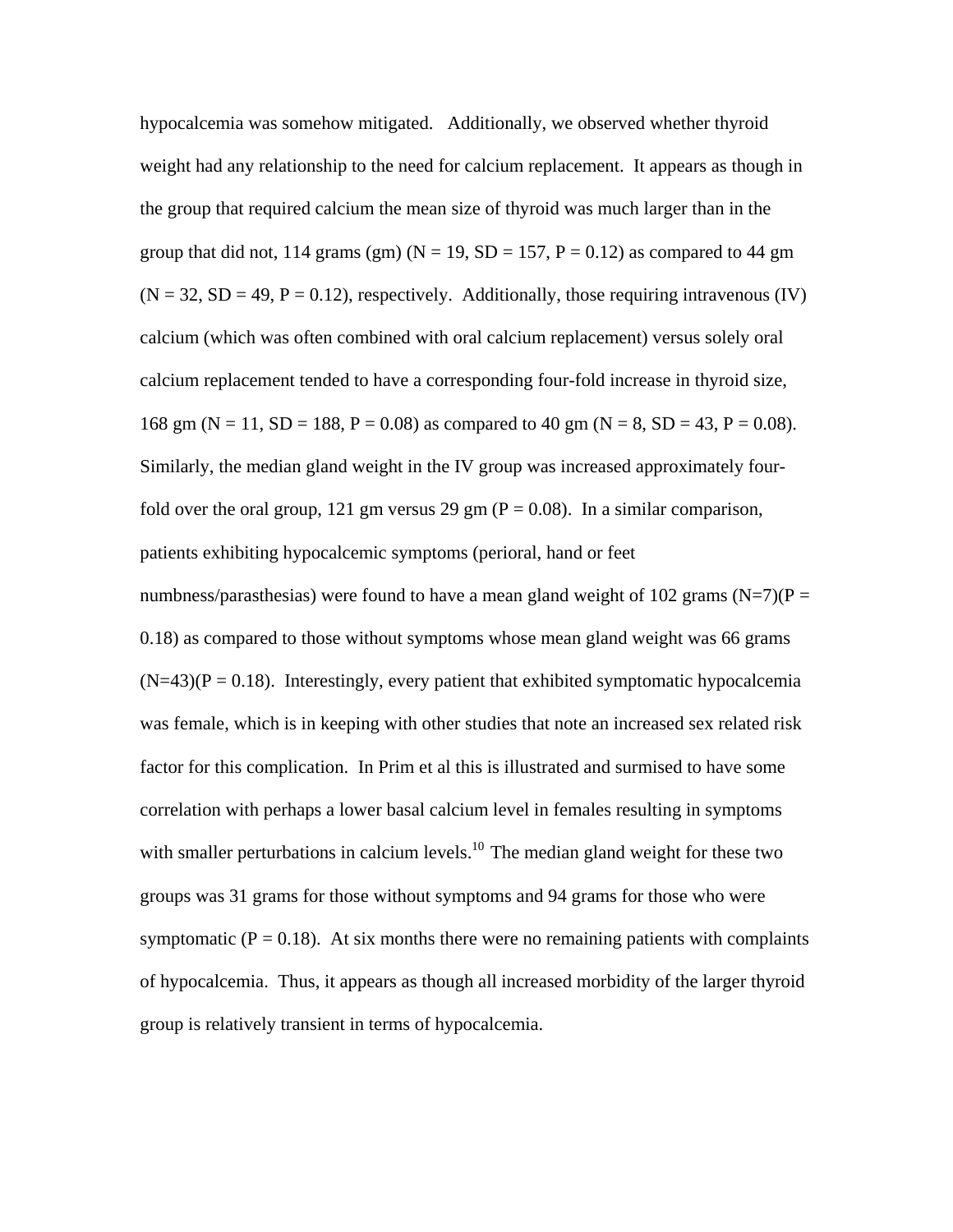#### **Length of Surgery**

For evaluating the length of surgery, a Spearman correlation coefficient was again used for the highly skewed distribution of gland weights. The relationship between gland weight and length of surgery showed a positive correlation of 0.34 ( $P = 0.02$ )( $N = 49$ ). Evident here is that as the weight of the gland increases so does the length of surgery. Age (N = 51) actually had a very slight negative correlation,-0.11 (P = 0.45), and BMI (N  $=$  48) had only a very slight positive correlation with length of surgery, 0.09 (P = 0.56). Actual gland volume, as determined from dimensions in pathology reports, had a significant positive correlation of 0.39 ( $P = 0.005$ ) with the length of surgery. From the above it is perhaps possible to extrapolate that the size of the gland itself and not just body habitus lead to a longer and, for all intents and purposes, a more difficult surgery.

#### **Length of Hospital Stay and Drains**

 In the matter of length of hospital stay several factors admittedly come into play and parsing out what contributes to extending a stay is difficult. In the four patients that did not receive drains there was a mean hospital stay of 2.2 days  $(SD = 1.3)$  and median of 2 days (Range = 1,4). In the group ( $N = 46$ ) that did receive drains (the vast majority of which were Jackson-Pratt either 7mm or 10 mm, single or paired) the mean and median were 5.7 (SD = 9.0) and 3 (1,55), respectively. What then becomes a question is the patient's pre-operative status and what potential role other co-morbidities play in hospitalization duration, and for this we compiled ASA classifications on all patients. In the group of 46 who had drains, 2 were ASA class 4 and the remainder was a mixture of class 1, 2 and 3. By dropping the class 4's from the group with drains we see a 0.32 correlation ( $P = 0.04$ ) between increasing thyroid size and increased hospital stay. More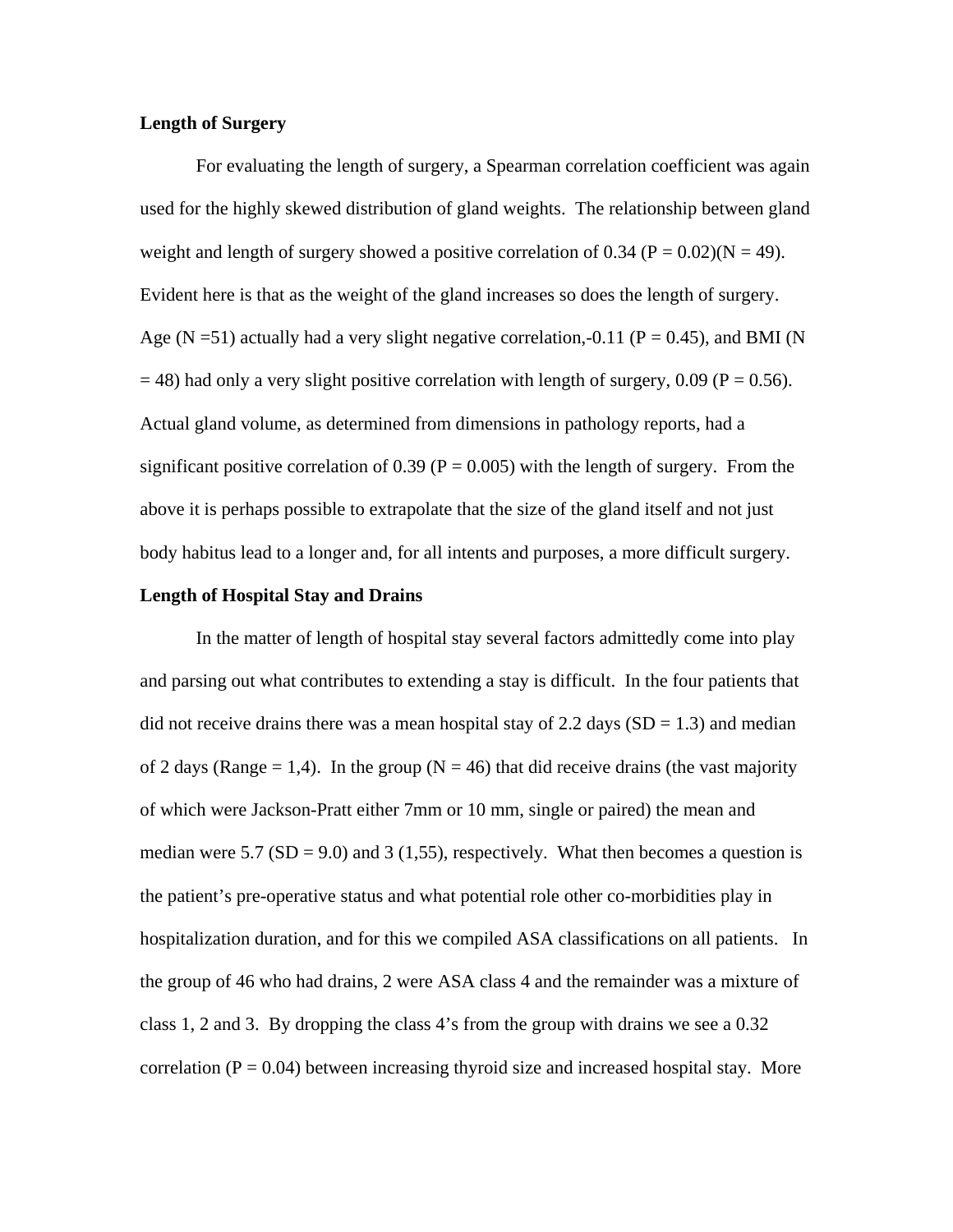about hospital stay is discussed below in the Multivariate Analysis section. In terms of drain output, which has a direct effect on the duration that drains are kept in place, there was a 0.39 correlation with thyroid weight  $(P=0.008)$  and a 0.040 correlation with gland volume (P=0.006). **See table 2.** 

#### **Estimated Blood Loss**

Both thyroid weight and volume seemed to highly correlate with increased estimated blood loss (EBL). Thyroid weight ( $N = 50$ ) had a positive correlation of 0.47 (P<0.001), and thyroid volume ( $N = 51$ ) had a similar correlation of 0.49 (P<0.001). The correlation with BMI ( $N = 49$ ) was of a much lesser extent, 0.25 ( $P = 0.09$ ), and that of age (N = 50), interestingly, turned into a negative correlation of -0.11 (P = 0.44). The latter two factors, of note, did not reach statistical significance. Again, there is a strong correlation here with blood loss as there is with length of surgery that implicates the gland size more strongly than it does the patient's BMI, or habitus.

#### **Recurrent Laryngeal Nerve Injury**

Due to the relatively small number of RLN injuries  $(N=2)$ , no analysis is able to reach statistical significance. In terms of voice complaints, however, BMI reached statistical significance in those having voice complaints. In those patients with voice complaints  $(N=7)$ , the mean BMI was 36.2 (SD=8.2) as compared to patients without complaints  $(N=42)$  who had a BMI mean of 28.6 (P=0.02). Likewise, the median for with and without complaints was 35 (26,51) versus 27 (17, 50)(P=0.02), respectively. **See Table**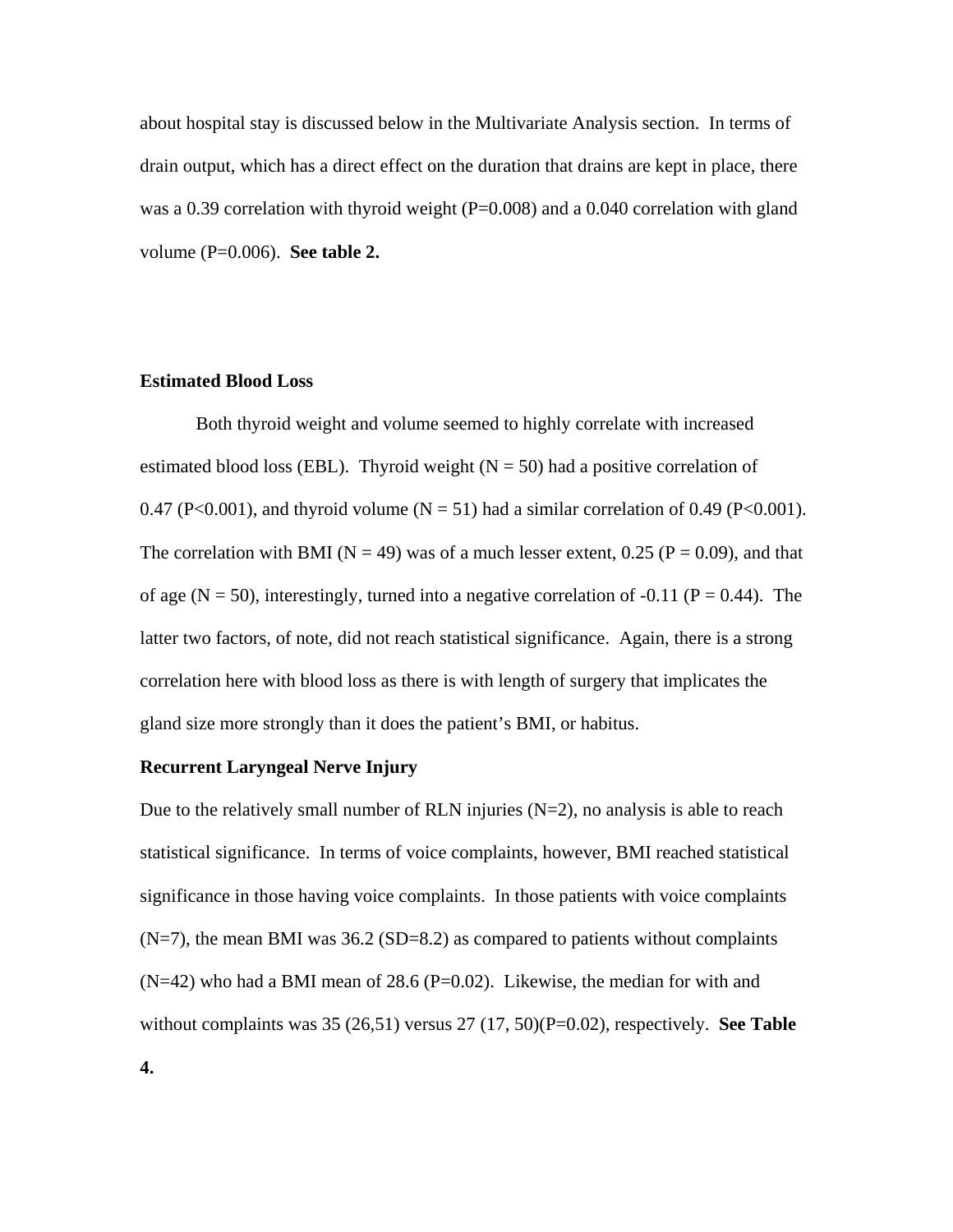#### **Multivariate Analysis**

 By using multivariate analysis where estimates of length of stay are based on ASA class, presence of drain(s), and thyroid weight the following was found. Length of stay was determined using geometric means to help correct for the skewed distribution of thyroid weights and duration of hospital stays. In short, logs were taken of all length of stay values in days so that a more bell-shaped curve could be achieved, and then the antilog values were used to get more interpretable numbers. In using multivariate analysis here we are able to adjust for differences in ASA class and perhaps obtain a more accurate depiction of the bearing of thyroid weight independently on hospital stay. Multivariate analysis in which the class 4 patients were excluded and the class 1 and 2 patients were combined shows that once a thyroid is greater than or equal to 80 gm the length of stay increased 37% over thyroids of lesser weight ( $P = 0.10$ ). A patient's ASA class appeared to have less of an impact on length of stay between the two groups, 1 and 2 being the first group and 3's being the second. Only 0.5 days was added to the latter group's stay ( $P = 0.40$ ).

#### **Discussion:**

 Complication rates for total thyroidectomy have decreased significantly from its advent which supposedly came at the hands of Albucasis in Spain some time before his death in 1013 A.D, and later promulgated by Theodore Kocher and William Halstead.<sup>5,10</sup>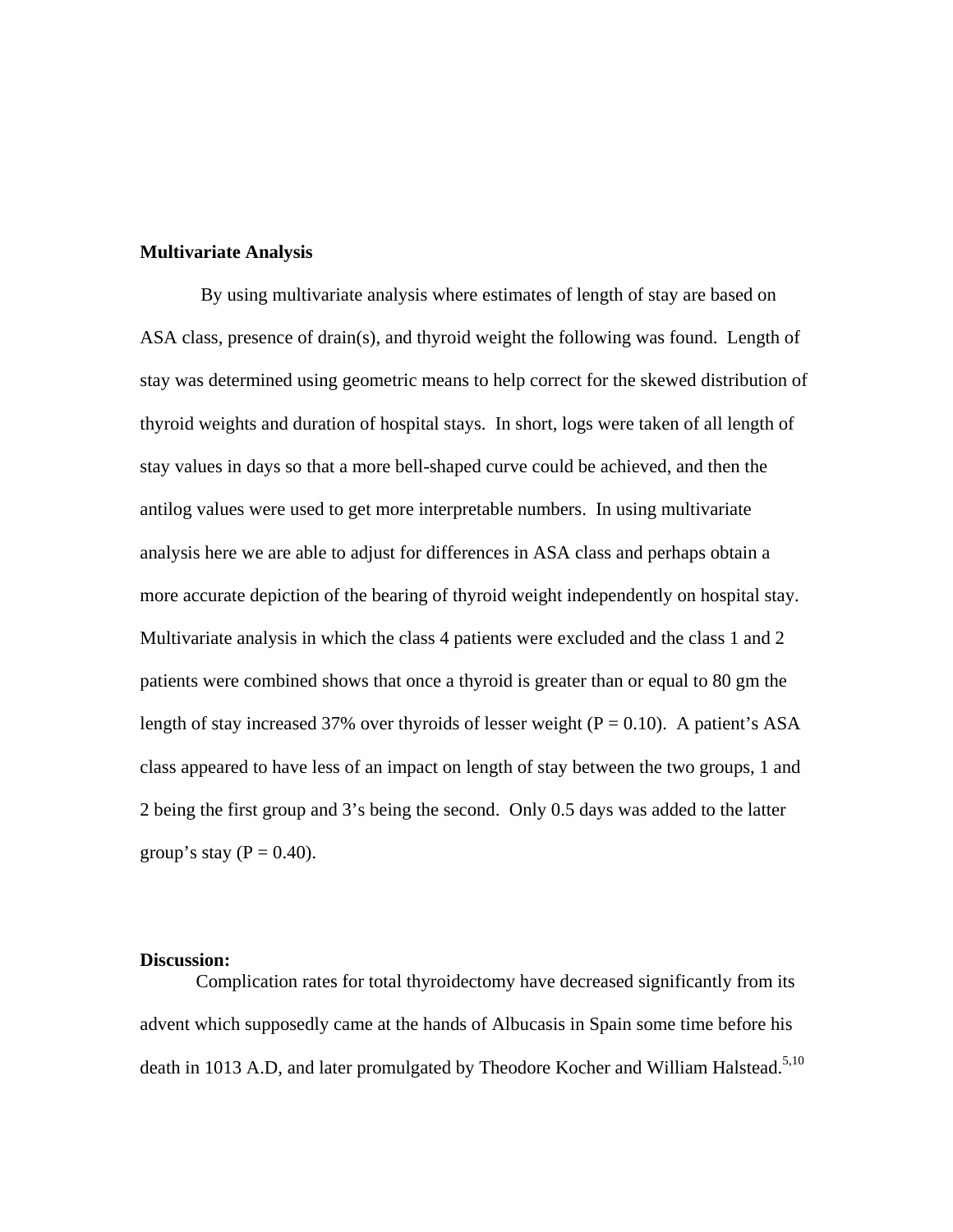The most recent era, defined as the period since 1995, has seen dramatic improvements still, where permanent RLN palsy incidence is somewhere between 0.3 and 2.3% and permanent hypoparathyroidism is somewhere between 0.7 and 3% as compared to 14% and 29%, respectively, prior to this era.<sup>1,5,10</sup> The literature advocates that total thyroidectomy is increasingly favored for not only the main indications of presence of suspicious thyroid nodules and malignancy, but also for multinodular goiter and Grave's disease as complication rates are decreasing relative to the risks of re-operative surgery in the latter cases of MNG and Grave's disease.<sup>5,11-13</sup> In Serpell's series, they found that in primary operations for goiters there was no increased risk of permanent hypoparathyroidism in total thyroidectomy (TT) as compared to subtotal thyroidectomy (STT), so regardless of the theoretical risk of re-operation which is anywhere from 5-20 times that of primary surgery, there is no justification for  $STT$ .<sup>5</sup> Similarly, with regards to RLN palsy occurring at a rate of 0.3% following TT in their series, and their citing of that rate increasing to between 3 and 18% upon re-operation for recurrent goiter, which occurs in 30-50% of less than total procedures, it is obvious that TT carries a lower risk in the long run.<sup>5,15</sup> The above is testament that total thyroidectomy continues to be an effective therapy while complication rates continue to decline.

 Overwhelmingly, two factors are cited as being the best prevention of hypocalcemia and RLN palsy in the post-operative period: a thorough knowledge of the anatomy, and meticulous surgical technique. $10$  The etiologies of postoperative hypocalcemia include surgical trauma, or as one author calls it, "overzealous manipulation," devascularization or inadvertent excision of the parathyroid glands. $4,10$ The preservation of the inferior thyroid artery which supplies the inferior parathyroid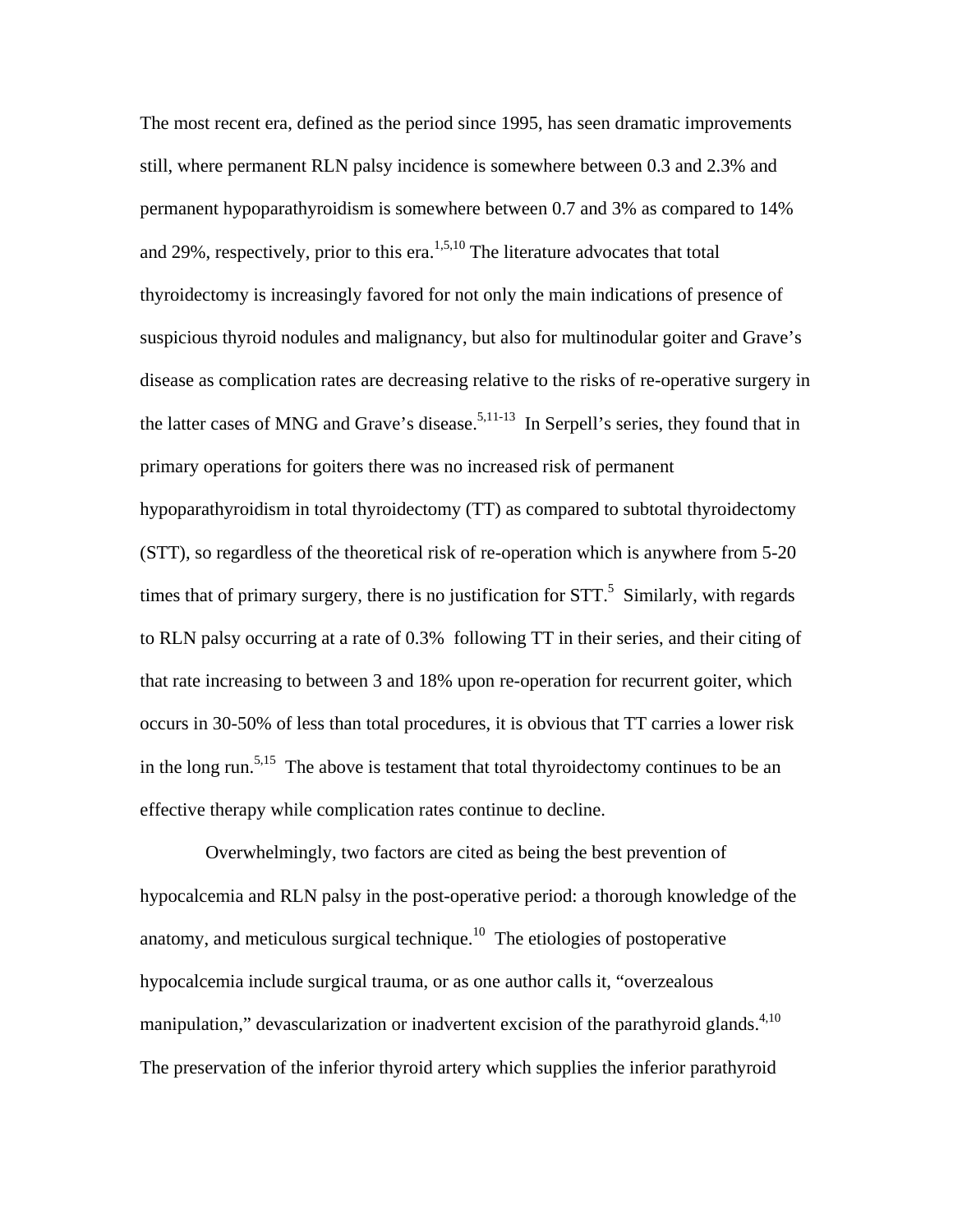glands is critical, and any suggestion that this supply might be compromised should lead to autotransplantation of at least one gland into the ipsilateral sternocleidomastoid with calcium and vitamin D supplementation post-operatively as this has been shown to greatly reduce permanent hypoparathyroidism and subsequent hypocalcemia.<sup>4,10</sup> As our analysis shows, a gland's weight (and volume) independently increases the length of surgery, EBL and correlates positively with increased severity of hypocalcemia. It is possible to take into account the possible traumatic causes and presume that for a longer (more manipulation of thyroid and parathyroids) and more difficult (increased blood loss and possibly increased risk of vascular trauma ie. Inferior Thyroid artery) surgery, size of the gland does seem to be the central issue.

 In Sippel et al, risk factors for incidental parathyriodectomy and the occurrence of hypocalcemia were evaluated. Apparent risk factors for incidental removal of parathyroid glands were younger age, bilateral resection, and malignant pathology; however those factors apparently having no increase for this complication were sex, presence of goiter, thyroid gland weight, and re-operation on the neck.<sup>4</sup> Analysis of these latter factors that supposedly do not portend operative complications did not reach statistical significance (notably,  $P=0.208$  for gland weight).<sup>4</sup> This study is mentioned because it is one of very few to isolate thyroid gland weight as a variable. In our study, statistically significant correlations were found between thyroid weight (and dimension) and increased length of hospital stay ( $P = 0.002$ ), time spent in surgery ( $P = 0.02$ ), drain output ( $P = 0.008$ ), length of ionized calcium monitoring ( $P = 0.004$ ), and estimated blood loss ( $P = <0.001$ ) **see Table 1**. Gender was only statistically significant in so far as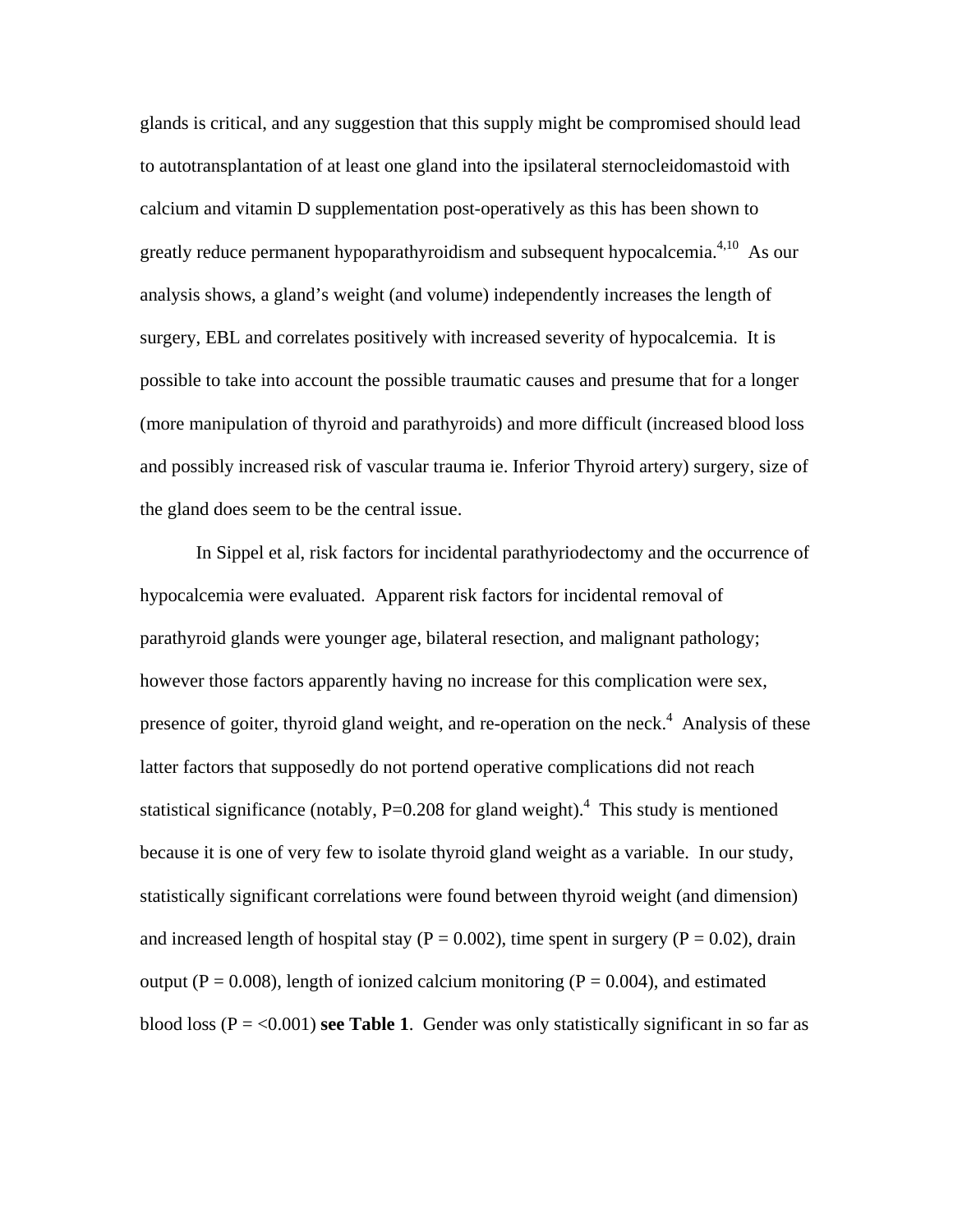only women exhibited symptomatic hypocalcemia, as noted above. In multivariate analysis of ASA class, thyroid weight and length of stay, statistical significance was lost.

In our series there were seven reported complications out of 51 cases for a rate of 13.7%. In patients with reported complications, thyroid size was 2.85 times that of those in whom there was no mention of complications in the operative report. The mean gland size in the complication group was 348 gm as opposed to 122 gm in the no complication group. Likewise, the median gland size in the complication group was 220 gm as opposed to 63 gm (P = 0.04) **see table 2***.* 

#### **Table 1**

|                             | Type of Surgeon  |                  |         |
|-----------------------------|------------------|------------------|---------|
| Variable                    | Head and Neck    | General          | p-value |
| Thyroid weight              |                  |                  |         |
| N                           | 46               |                  |         |
| Mean $(SD)$                 | 76 (112)         | 18(18)           |         |
| Median (Range)              | 34(8,660)        | 10(6, 44)        | 0.04    |
| <b>Estimated Blood Loss</b> |                  |                  |         |
| N                           | 48               |                  |         |
| Mean $(SD)$                 | 180 (243)        | 218 (203)        |         |
| Median (Range)              | 100 (10, 1400)   | 175 (20, 500)    | 0.61    |
| Hypocalcemia nadir          |                  |                  |         |
| N                           | 48               | 4                |         |
| Mean $(SD)$                 | 1.00(0.09)       | 1.10(0.08)       |         |
| Median (Range)              | 1.02(0.78, 1.16) | 1.12(0.99, 1.17) | 0.06    |

**Table 2**: Spearman correlations between continuous variables

|                     |      |      | Thyroid | <b>Thyroid</b> |
|---------------------|------|------|---------|----------------|
| Variable            | Age  | BMI  | Weight  | dimension      |
| Length of stay days |      |      |         |                |
|                     | 52   | 49   | 50      | 51             |
| Correlation         | 0.21 | 0.05 | 0.43    | 0.41           |
| p-value             | 0.13 | 0.74 | 0.002   | 0.002          |
| Periop surgery time |      |      |         |                |
| N                   | 51   | 48   | 49      | 50             |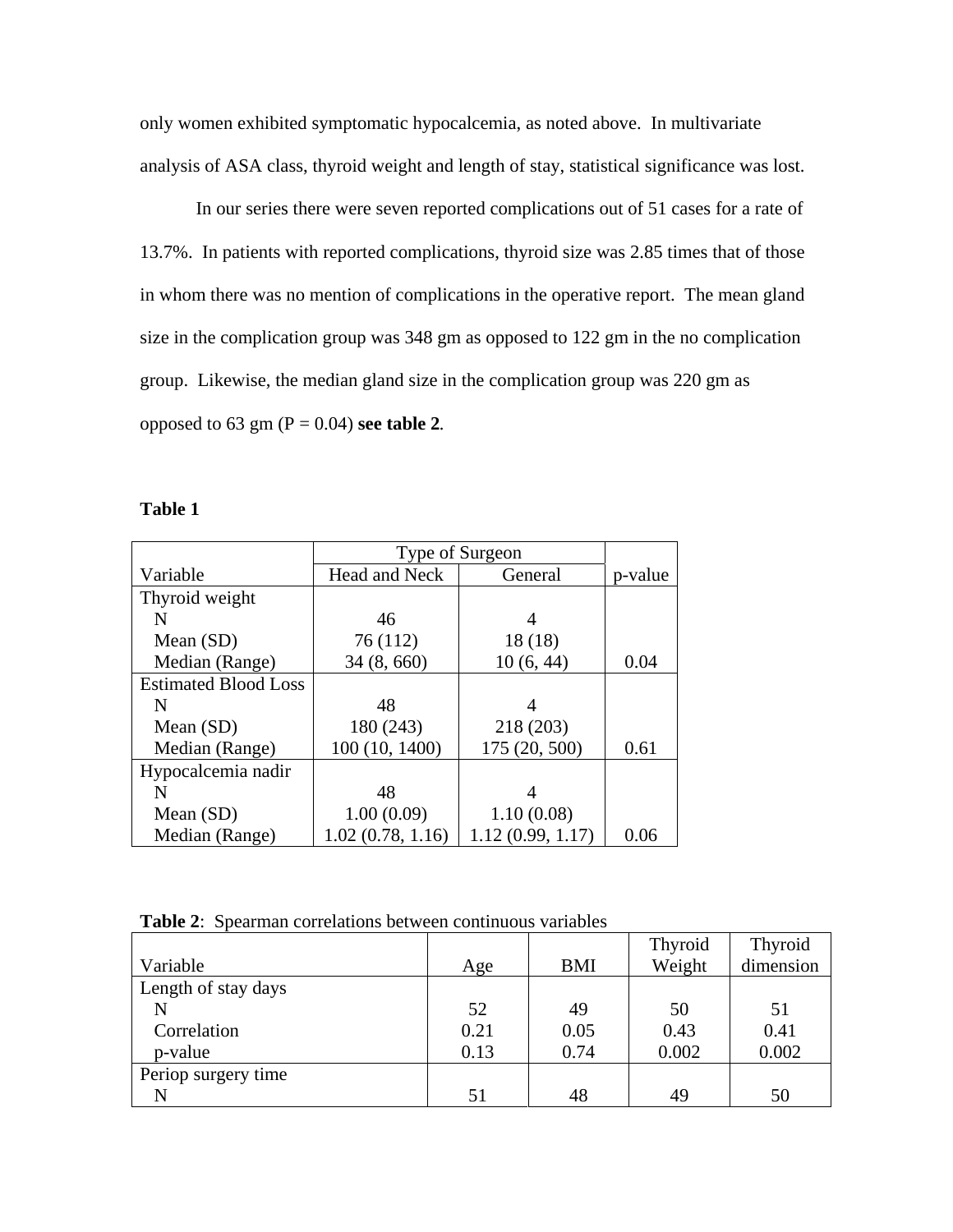| Correlation                          | $-0.11$ | 0.09 | 0.34    | 0.39    |
|--------------------------------------|---------|------|---------|---------|
| p-value                              | 0.45    | 0.56 | 0.02    | 0.005   |
| Drain output                         |         |      |         |         |
| $\mathbf N$                          | 48      | 46   | 46      | 47      |
| Correlation                          | $-0.03$ | 0.15 | 0.39    | 0.40    |
| p-value                              | 0.84    | 0.31 | 0.008   | 0.006   |
| Ionized calcium length of monitoring |         |      |         |         |
| N                                    | 52      | 49   | 50      | 51      |
| Correlation                          | 0.16    | 0.05 | 0.40    | 0.35    |
| p-value                              | 0.26    | 0.71 | 0.004   | 0.02    |
| Hypocalcemia nadir                   |         |      |         |         |
| N                                    | 52      | 49   | 50      | 51      |
| Correlation                          | 0.11    | 0.30 | $-0.28$ | $-0.24$ |
| p-value                              | 0.42    | 0.82 | 0.047   | 0.10    |
| <b>Estimated blood loss</b>          |         |      |         |         |
| N                                    | 52      | 49   | 50      | 51      |
| Correlation                          | $-0.11$ | 0.25 | 0.47    | 0.49    |
| p-value                              | 0.44    | 0.09 | < 0.001 | < 0.001 |
| Length of follow-up (weeks)          |         |      |         |         |
| $\mathbf N$                          | 52      | 49   | 50      | 51      |
| Correlation                          | 0.27    | 0.16 | 0.14    | 0.14    |
| p-value                              | 0.05    | 0.28 | 0.33    | 0.33    |

**Table 3**: Association of age, BMI, gland weight, and gland dimension with complications – in op report

|                   | Complications $-$ in op report |                |         |
|-------------------|--------------------------------|----------------|---------|
| Variable          | No                             | Yes            | p-value |
| Age               |                                |                | 0.76    |
| N                 | 45                             |                |         |
| Mean (SD)         | 45.9(17.5)                     | 44.4 (17.4)    |         |
| Median (Range)    | 47(11, 82)                     | 45 (19, 75)    |         |
| BMI               |                                |                | 0.41    |
| N                 | 43                             | 6              |         |
| Mean (SD)         | 29.4(8.1)                      | 31.9(8.7)      |         |
| Median (Range)    | 28 (17, 51)                    | 31(23, 46)     |         |
| Thyroid weight    |                                |                | 0.06    |
| N                 | 43                             |                |         |
| Mean (SD)         | 54 (66)                        | 172 (226)      |         |
| Median (Range)    | 30(6, 314)                     | 94 (9, 660)    |         |
| Thyroid dimension |                                |                | 0.04    |
| N                 | 44                             |                |         |
| Mean (SD)         | 122 (162)                      | 348 (397)      |         |
| Median (Range)    | 63 (14, 784)                   | 220 (20, 1170) |         |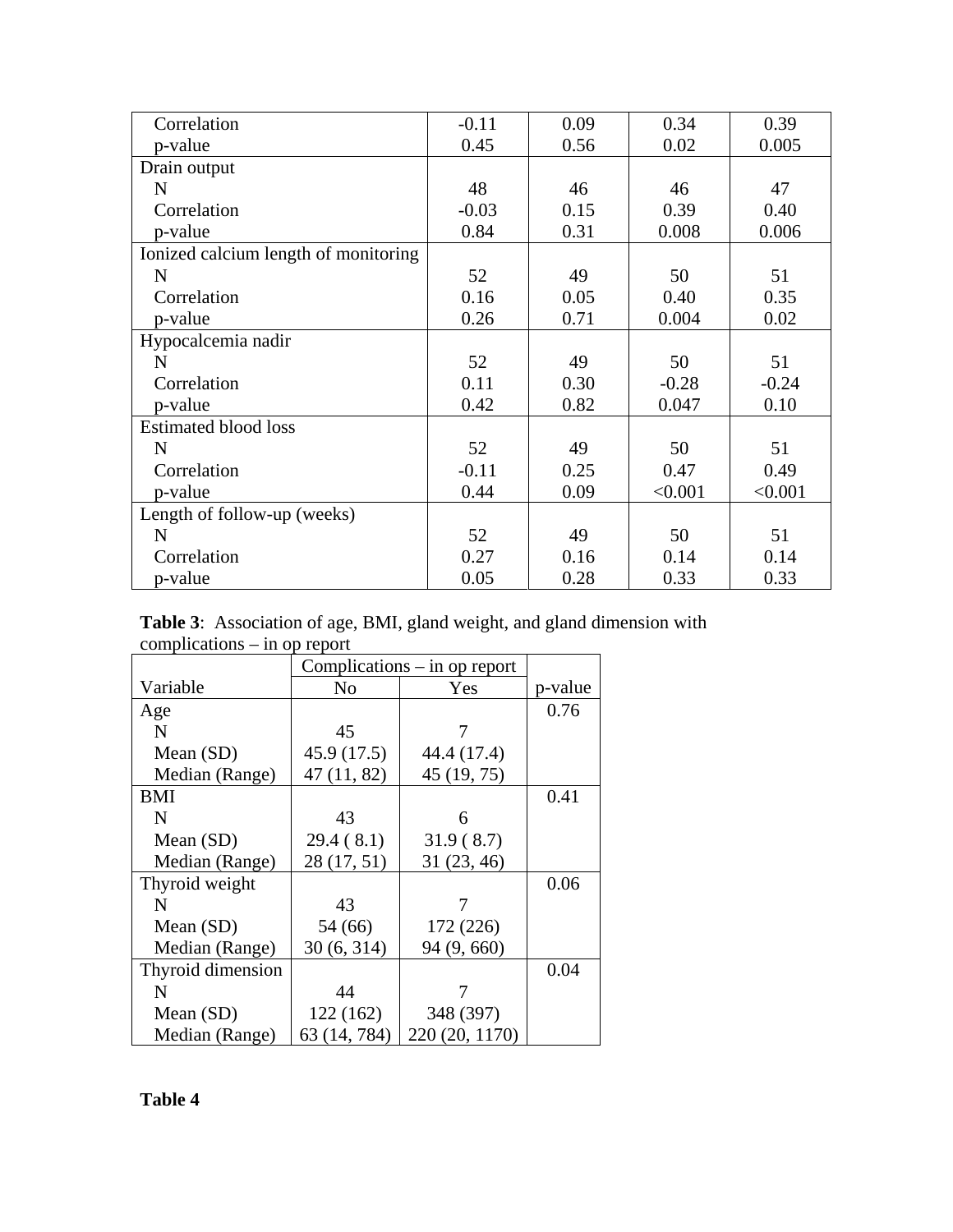|                   | Voice          |              |         |
|-------------------|----------------|--------------|---------|
| Variable          | N <sub>0</sub> | Yes          | p-value |
| Age               |                |              | 0.51    |
| N                 | 45             | 7            |         |
| Mean $(SD)$       | 44.8 (17.0)    | 51.1 (19.3)  |         |
| Median (Range)    | 47 (11, 79)    | 45 (31, 82)  |         |
| BMI               |                |              | 0.02    |
| N                 | 42             |              |         |
| Mean (SD)         | 28.6(7.6)      | 36.2(8.2)    |         |
| Median (Range)    | 27(17, 50)     | 35(26, 51)   |         |
| Thyroid weight    |                |              | 0.38    |
| N                 | 43             |              |         |
| Mean $(SD)$       | 72(115)        | 66 (50)      |         |
| Median (Range)    | 31(6, 660)     | 44 (20, 141) |         |
| Thyroid dimension |                |              | 0.32    |
| N                 | 44             |              |         |
| Mean $(SD)$       | 154 (232)      | 142 (101)    |         |
| Median (Range)    | 67 (14, 1170)  | 79 (45, 266) |         |

Unlike Sippel's study, only total thyroidectomy patients were included in this study, and therefore unilateral and bilateral procedures cannot be compared. Additionally, recurrence of tumor or MNG was not collected and was not the focus of this study. Recurrence therefore cannot be assessed.

 The incidence of transient hypocalcaemia after thyroid surgery in the published work varies from 1.6 to 50%, with permanent hypocalcaemia secondary to hypoparathyroidism occurring in 1.5–4%. Theoretically, resection of one normal parathyroid should not affect serum calcium levels because of the presence of typically three other normal functioning glands, however as few as two and as many as eight glands have been observedThe effects of inadvertent parathyroid excision on postoperative calcium levels and symptomatic hypocalcaemia have not been clearly characterized.4 There are two cell types in the parathyroid gland, but only the Chief cell has the clear function of producing parathyroid hormone (PTH). In secreted form PTH,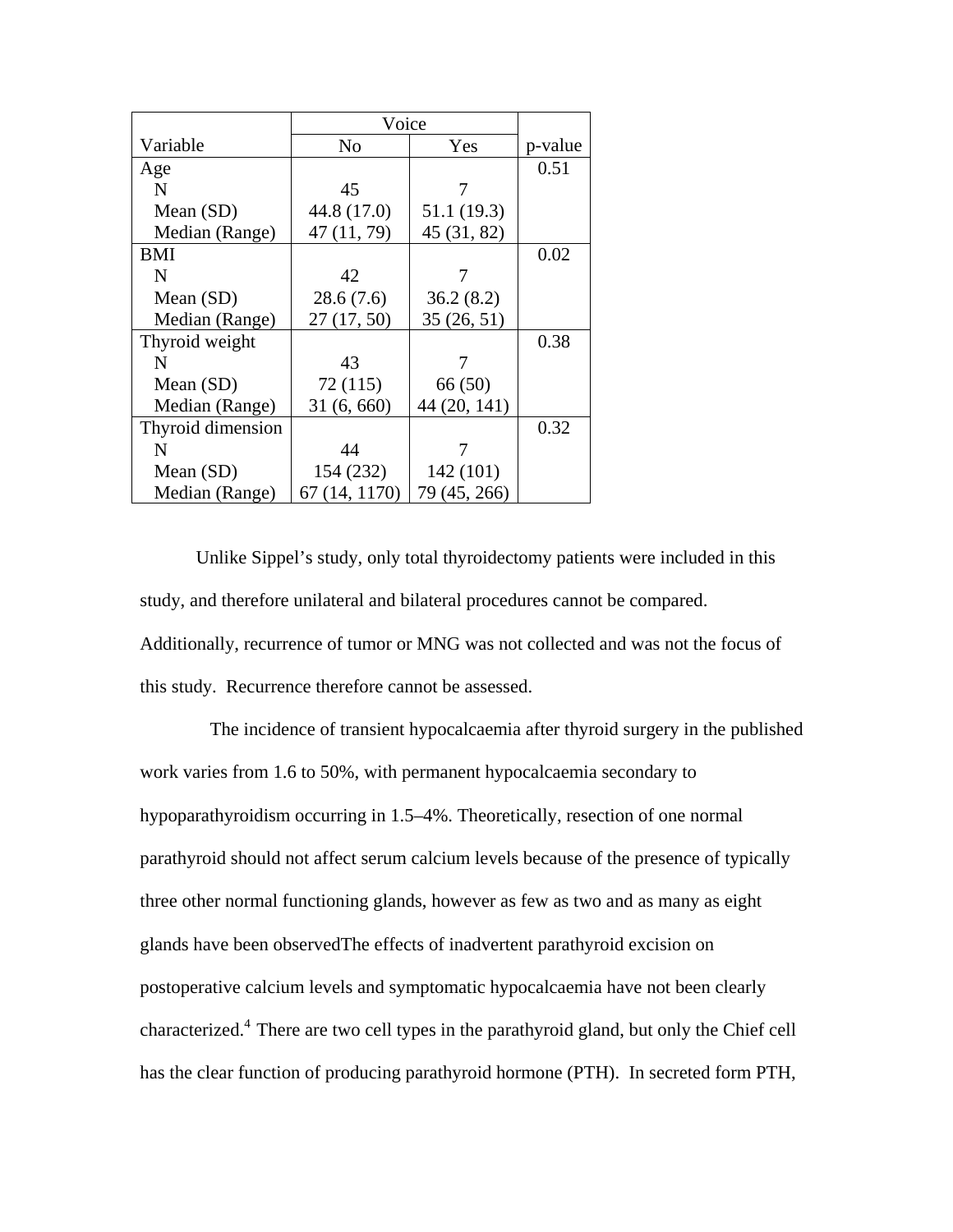is a straight chain peptide of 84 amino acids. PTH is synthesized continuously, but the gland stores little hormone; only enough to sustain maximal secretion rates for about 90 minutes (8). The 84 amino acid form of the hormone is the only active form and has a half-life of 2-4 minutes (8).

The occurrence of RLN palsy at a rate of 3.9%  $(N=2)$  and of transient hypocalcemia 40 % ( $N= 21$ ), as defined by ionized calcium less than 1.0 mmol/L in our series parallels rates in the literature. In both patients with RLN damage, benign pathology was found.

**Conclusions:** Increased thyroid size appears to impact several factors including length of surgery, drain output, length of hospital stay and estimated blood loss and possibly with the degree of hypocalcemia in the peri-operative period following total thyroidectomy independent of other factors including gender, age, and BMI. Female gender seems highly correlated with experiencing hypocalcemia symptoms.

### **References**

- 1. Herranz-Gonzalez, J., et al., *Complications following thyroid surgery.* Arch Otolaryngol Head Neck Surg, 1991. **117**(5): p. 516-8.
- 2. Sivanandan, R., et al., *Postoperative endocrine function in patients with surgically treated thyrotoxicosis.* Head Neck, 2004. **26**(4): p. 331-7.
- 3. McHenry, C.R. and J.J. Piotrowski, *Thyroidectomy in patients with marked thyroid enlargement: airway management, morbidity, and outcome.* Am Surg, 1994. **60**(8): p. 586-91.
- 4. Rebecca S. Sippel, Ömer Özgül, Gregory K. Hartig, Eberhard A. Mack, Herbert Chen (2007) RISKS AND CONSEQUENCES OF INCIDENTAL PARATHYROIDECTOMY DURING THYROID RESECTION ANZ Journal of Surgery 77 (1-2), 33–36. doi:10.1111/j.1445-2197.2006.03972.x
- 5. SAFETY OF TOTAL THYROIDECTOMY. Jonathan W. Serpell, Diana Phan ANZ Journal of Surgery 2007 77:1-2 15

 6. Gray's Anatomy for Students. Drake, Richard L., Wayne Vogl, Adam W. M. Mitchell. Elsevier